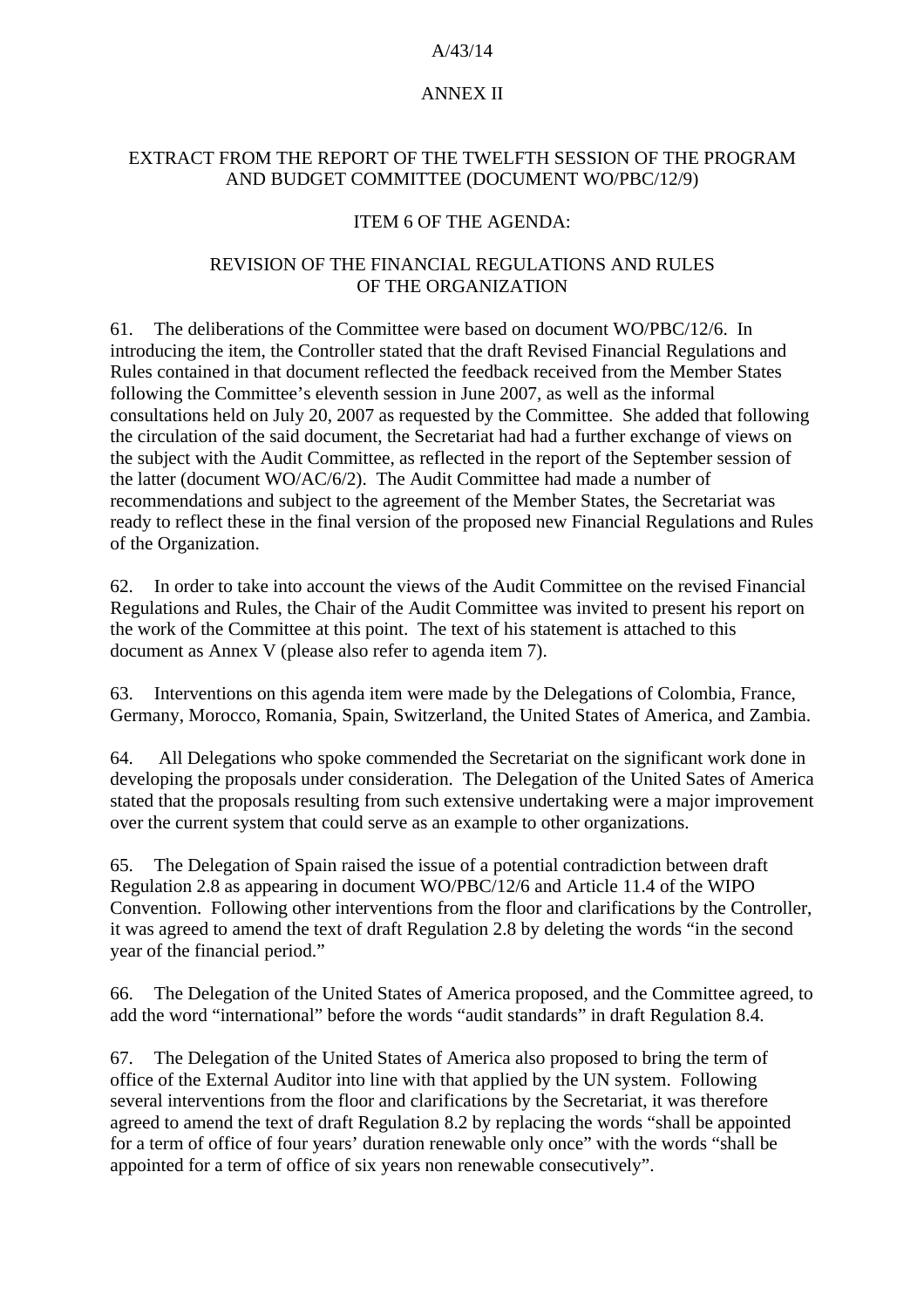68. The Delegation of France submitted for the consideration of the Committee a number of amendments to the text of certain draft Regulations and Rules as appearing in the document WO/PBC/12/6. In this connection, the Committee made a distinction between the amendments that could be recommended immediately to the Assembly for adoption and those that needed further analysis by the Committee. The latter related to flexibility adjustments under the PCT, Madrid and Hague systems as per draft Regulation 5.6.

69. Following several interventions from the floor and further clarifications and editorial suggestions by the Controller, the Committee agreed to recommend to the Assembly the amendments suggested by the Delegation of France as reproduced in Annex VII of the present report. It further agreed that it was not yet in a position to make a final recommendation on the text of draft Regulation 5.6, pending further analysis and input from the forthcoming sessions of the PCT, Madrid and Hague Assemblies, respectively.

#### *70. The Program and Budget Committee:*

 *(i) took note of the information contained in document WO/PBC/12/6, as well as of the views expressed by the delegations and the Audit Committee;* 

 *(ii) recommended to the Assemblies of WIPO Member States the adoption of the new Financial Regulations as appended to document WO/PBC/12/6, with January 1, 2008, as date of entry into force, as amended to reflect the recommendations of the Audit Committee (as per paragraph 34 of document WO/AC/6/2), as well as to reflect the agreement reached by the Committee on a number of further amendments, as described in the report of the session. Regarding draft Regulation 5.6 (Flexibility Adjustments), the Committee agreed that it required further consultations before being in a position to make a recommendation to the Assemblies on the adoption of this provision, and proposed to continue examining this draft with a view to making a recommendation to the Assemblies at their 2008 session;* 

 *(iii) gave its positive advice on the establishment by the Director General of the new Financial Rules as appended to document WO/PBC/12/6, effective January 1, 2008 as amended to reflect, as appropriate, the recommendations of the Audit Committee*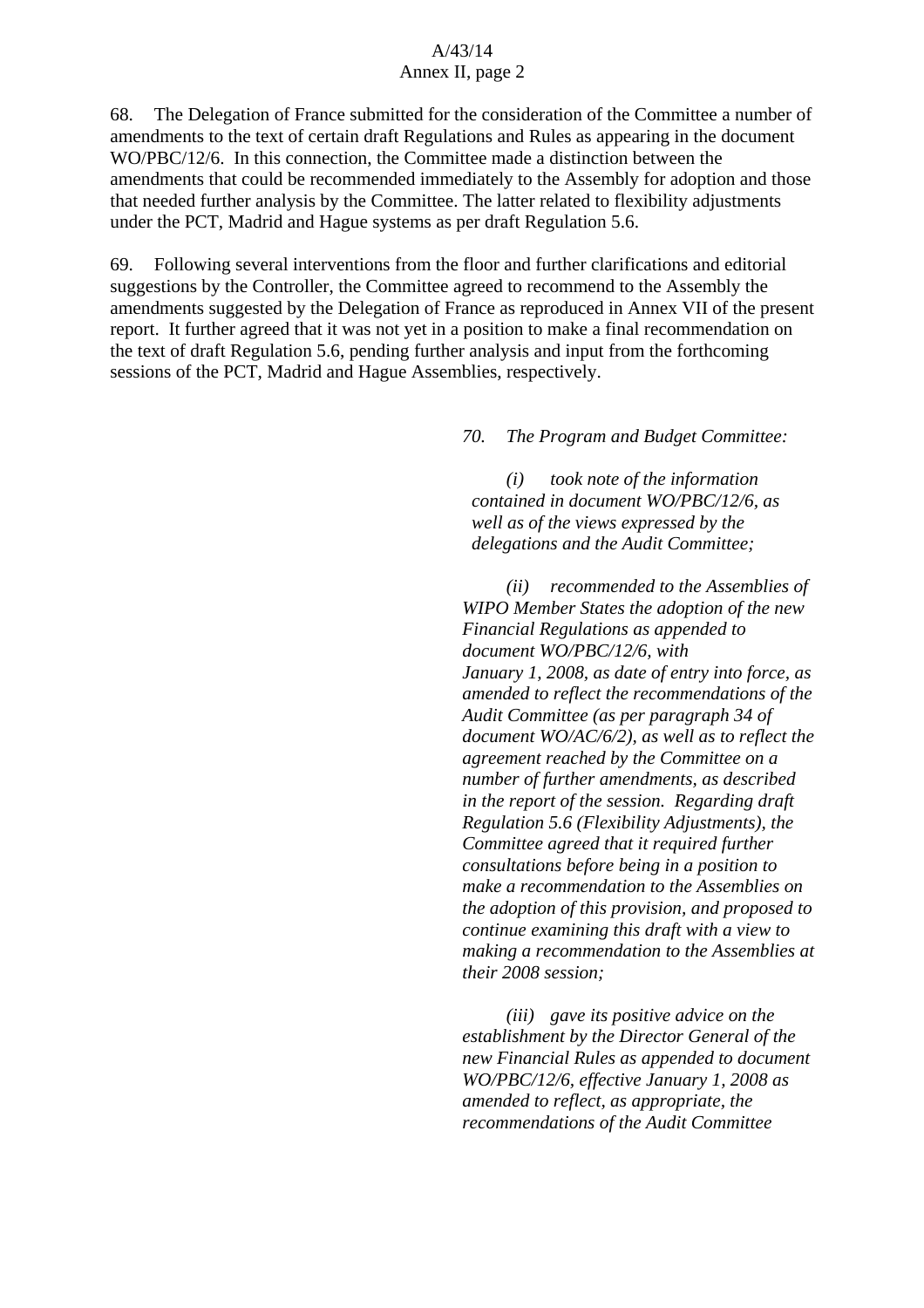> *(as per paragraph 34 of document WO/AC/6/2) as well as to reflect the agreement reached by the Committee on a number of further amendments, as described in the report of the session.*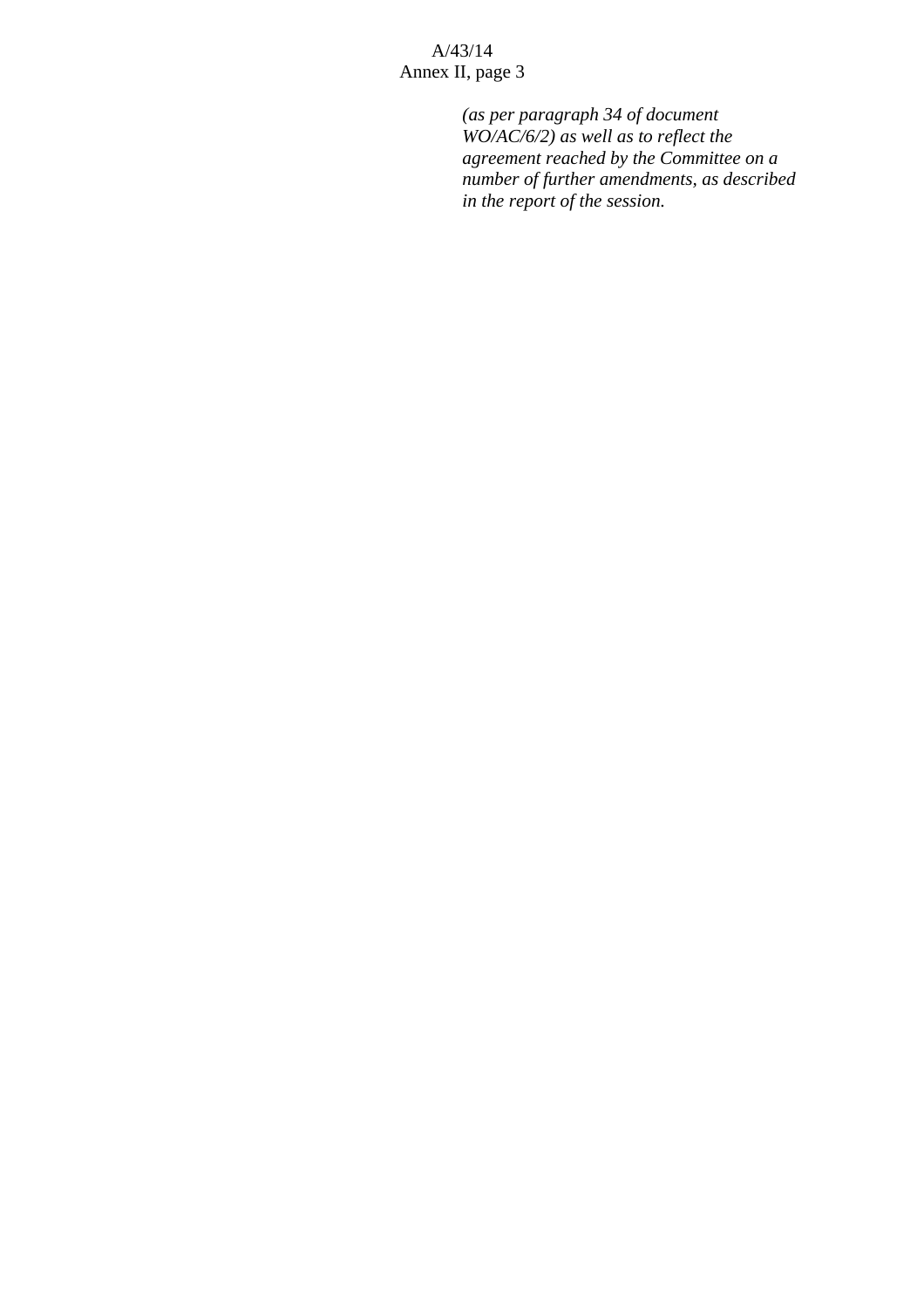### ANNEX V OF DOCUMENT WP/PBC/12/9

#### BRIEFING BY THE CHAIR OF THE WIPO AUDIT COMMITTEE

### Statement made to the Program and Budget Committee by Mr. Khalil Issa Othman, Chair, WIPO Audit Committee

Mr. Chairman, Distinguished Delegates,

I am pleased to introduce, on behalf of the Audit Committee, the reports of both its fifth meeting held from July 9 to 12 (document WO/AC/5/2) and its sixth meeting, held from September 3 to 5 (document WO/AC/6/2).

At those two meetings, the Committee reviewed several items including the Desk-to-Desk Review, the New Construction Project, Procurement, the Financial Regulations and Rules, Internal Audit and Oversight, the Review of the WIPO Internal Audit Charter and the Review of the Terms of Reference of the Audit Committee.

For the last two items, the Program and Budget Committee has already taken a decision following discussions at the Working Group on Monday, and I do not have to brief you further. I will begin with the Financial Regulations and Rules.

 The Committee continued to review and monitor changes introduced to the draft Financial Regulations and Rules. In its latest review and exchange of views with Secretariat officials, the Committee noted that:

- (a) The Secretariat planned to have the new Financial Regulations and Rules effective as of January 1, 2008;
- (b) The recommended provisions move a step further in the implementation of Results-Based Budgeting (RBB) (Regulations 2.5 and 2.14); and,
- (c) There was no regulation or procedure applicable to Member States withdrawing from the Organization (Regulation 3.8).

 The Committee recommended a number of changes and/or additions, most of which were orally accepted by the Secretariat official. Among these comments were the following:

- (a) A detailed plan for the training of current and future management in the application of the new Financial Regulations and Rules be prepared, including training for staff whose work will require knowledge of the new Financial Regulations and Rules. During this training, attention should be given to the ethics-related and financial disclosure procedures currently being prepared by the Internal Audit and Oversight Division;
- (b) The proposed Program budget, in addition to the Objectives and Expected Results, also include indicators of achievement, which would be used to measure results achieved and facilitate analysis by Member States (Regulations 2.5 and 2.14);
- (c) Financial institutions be designated after competitive bidding (Regulation 4.9);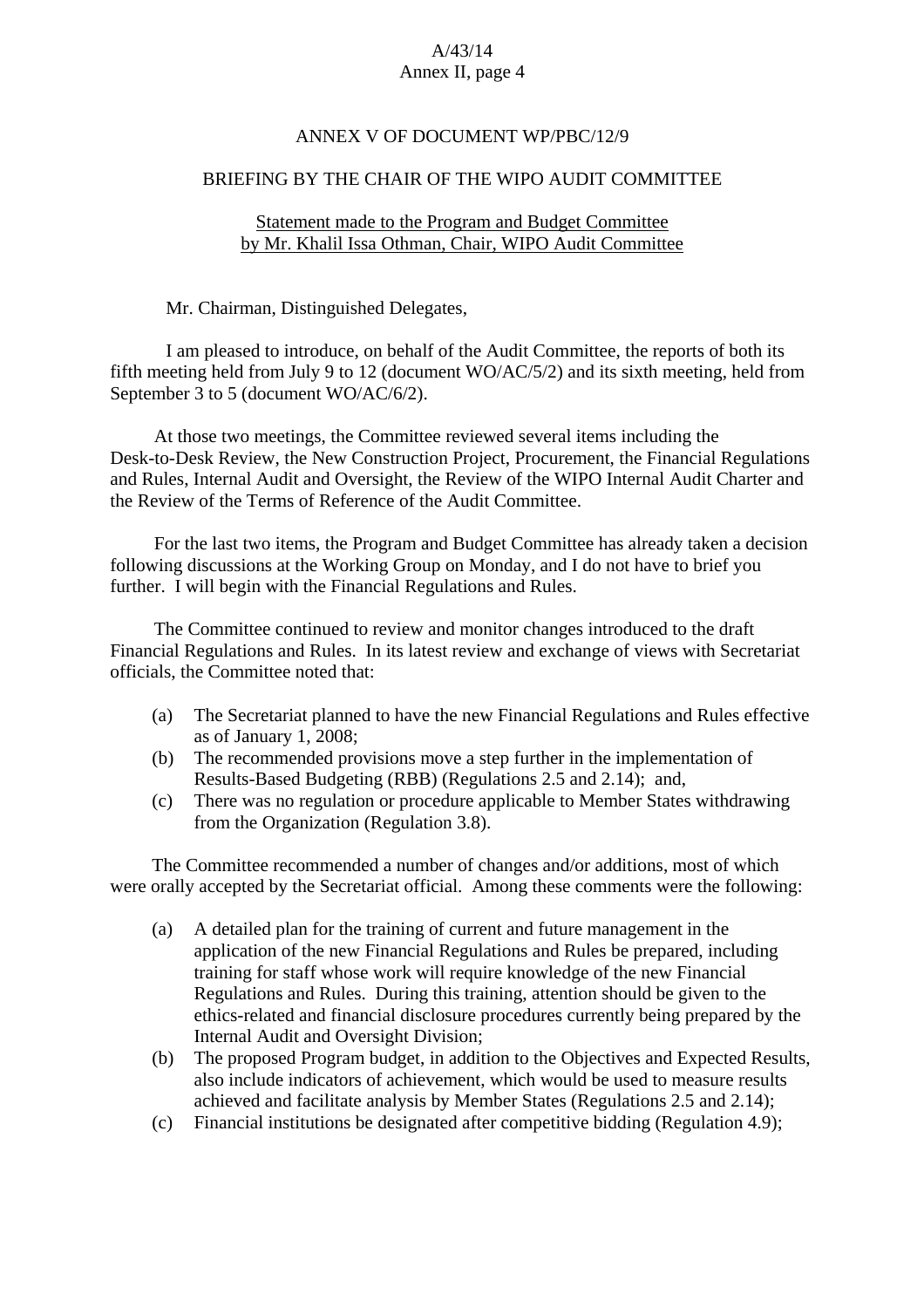- (d) A copy of the financial statement sent to the External Auditor should also be sent to the Committee (Regulation 6.5); and,
- (e) The Secretariat ensures implementation and monitors compliance with the revised Financial Regulations and Rules, and reports regularly on the implementation of the Financial Regulations and Rules to Member States and to the Audit Committee, which will review those reports and submit its findings to the Program and Budget Committee.

I will now turn to the question of procurement and the Procurement Manual.

 In its review of the Procurement Manual, and following discussions with Secretariat officials, the Committee noted that the Secretariat had based its draft Procurement Manual on Office Instruction No. 21/2006 Rev., and other UN models, and recommended that the Internal Audit and Oversight Division monitor the actual implementation of the provisions of the Manual in the procurement process.

 The Committee noted the explanations provided by the Secretariat on the methods of solicitation/threshold for tender procedure and the exemption clauses (pages 10 to 12, paragraphs 62 to 63) in the Manual, and recommended that a log of all exemptions be maintained by the Procurement Division.

The Committee observed that the procedures for appointing financial institutions for transactions of the Secretariat have not normally been subject to bidding, and recommended that normal bidding procedures apply for the selection of financial institutions for the Organization.

 The Committee was informed that a risk register relating to procurement has not yet been prepared, and that its preparation is awaiting the report of the Internal Auditor on the review of the procurement process undertaken in June-July 2007. The Committee recommended that a risk register be developed for the risks affecting procurement, as well as a framework for managing identified risks.

 With regard to the New Construction Project, the Committee met with Secretariat officials and representatives of the Pilot, reviewed and discussed the progress of the Project, and recommended the following:

- (a) The security improvement costs related to the new building be submitted in a detailed budgetary format, together with the proposals related to sources of financing;
- (b) The Secretariat prepare an analyzed consolidated budget of the new building, to include the associated costs such as security, financing, any additional staffing and contingency provisions, together with all contracting and subcontracting costs;
- (c) The Secretariat take into account in negotiating the loan for the new building financing, the possibility of incurring finance charges between the date of entering into a contractually binding agreement with the bank or banks concerned, and actual facility draw down; and,
- (d) The Secretariat and Pilot establish the necessary procedures for a dynamic follow-up, updating and monitoring of the risk registers, together with a mechanism to alert all parties concerned of problems that may have occurred, or changes made in the schedule of the Project.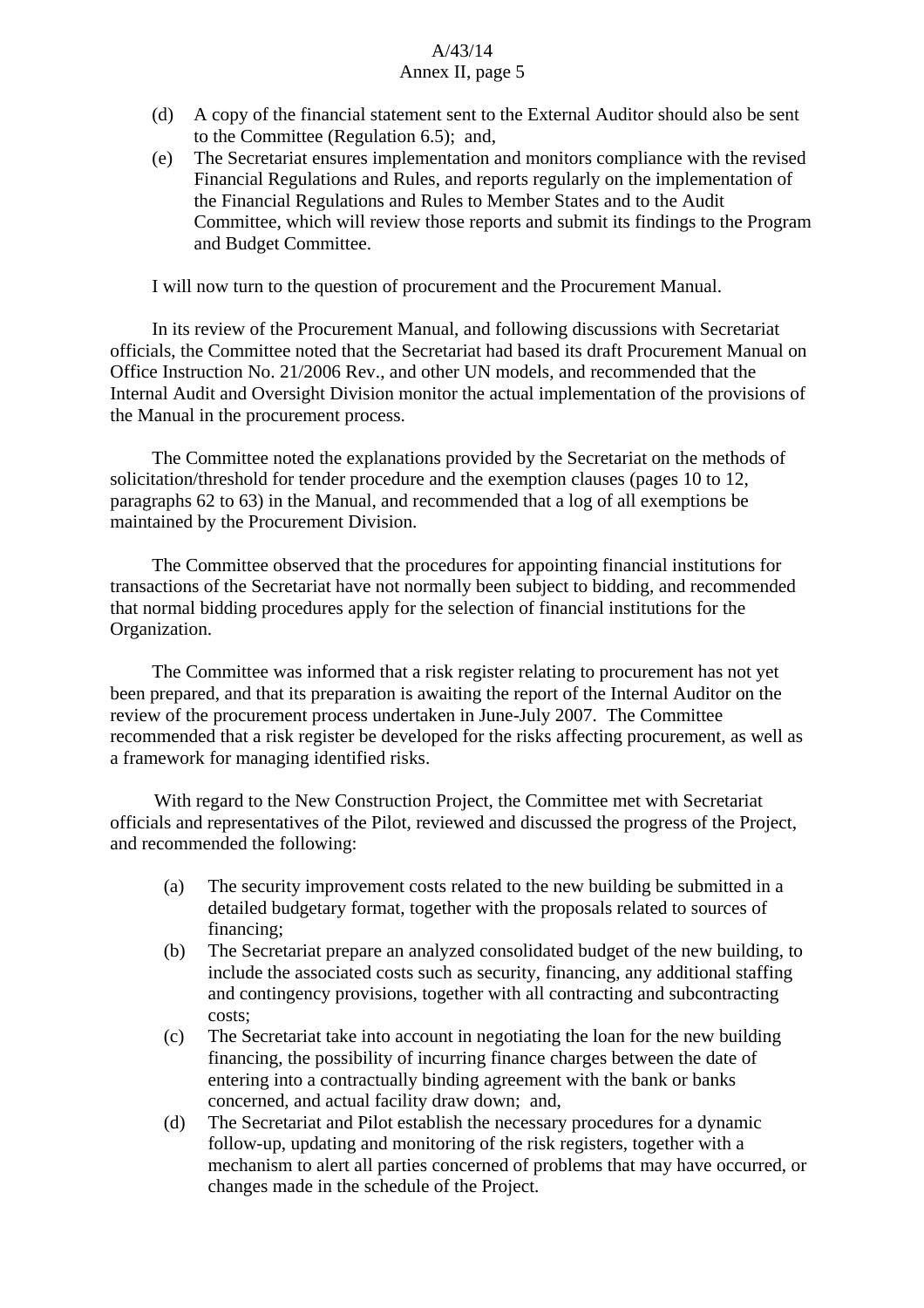My final comments are on the Internal Audit and Oversight Division (IAOD).

The Committee continued to be concerned with the staffing situation in IAOD. A senior auditor was recruited, a senior evaluation officer was leaving, and the recruitment of an investigator was ongoing.

The Committee recommended that IAOD and the WIPO Secretariat embark on a more intensive recruitment process for vacant posts, and that Member States endorse the request of the Secretariat to recruit the additional posts stipulated in the draft Program and Budget for 2008/09.

The Committee noted that no 2007 plans setting out objectives, priorities and resources requirements for audit, inspection, investigation and evaluation were in place. Neither were there manuals for investigation and inspection.

The Committee recommended that the Director of IAOD start developing a strategic approach and rationale for his 2007 and 2008 plans, with a critical path analysis, setting out the objectives, priorities and resource requirements. It also recommended that the Director of IAOD start working on manuals for investigation and inspection, and be enabled to outsource skills urgently required using funding available in respect of vacant posts

The Committee noted that the follow-up system on oversight recommendations had no benchmarks for compliance, with dates. This was thoroughly examined and a number of recommendations were made as contained in the reports of the Committee's fifth and sixth meetings.

In view of the importance of this Division, and its role in internal control and the difficulties encountered therein, the Committee decided to take up the of the subject of the Internal Audit and Oversight Division in its entirety at its next meeting in December 2007.

 I have left out the Desk-to-Desk Review item, because, with your agreement, I will introduce this item after Mr. Gurry's presentation.

I thank you, Mr. Chairman.